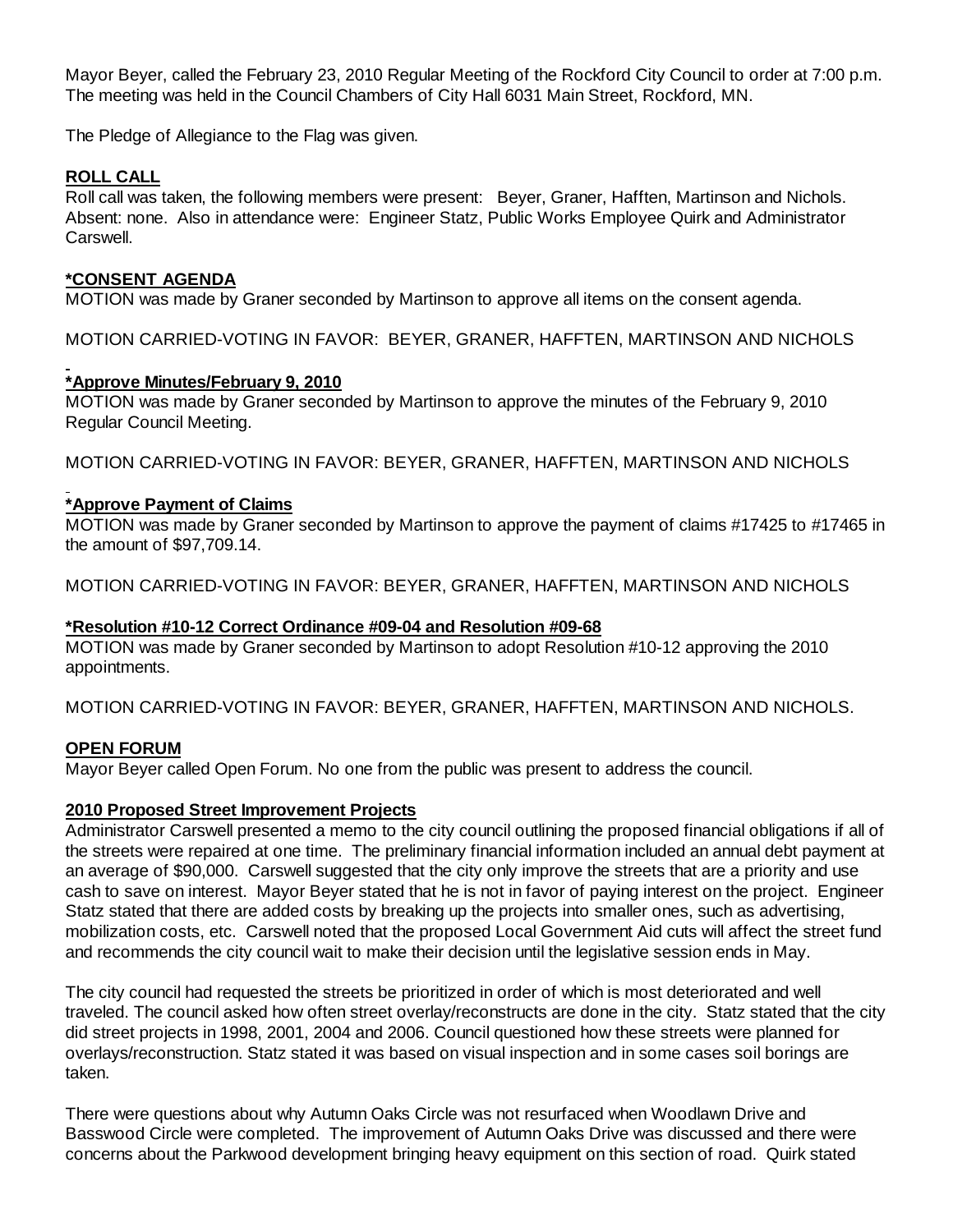that the streets are already in this development and the equipment that is going on the road now is backhoes that dig basements. Statz stated that Parkwood is planned to be assessed for part of this road improvement.

Nichols suggested an annual budget of \$170,000 be used for street improvements.

Mayor Beyer proposed that the city council go out this spring and visually inspect each one of the streets that are listed as part of the project. The city council concurred that no action would be taken until after the legislative session ends.

### **RESOLUTION 10-13 /Ordinance #10-02 Personnel**

The personnel ordinance 206.09 Vacation With Pay, Section #4 stated vacation could be used in increments of 8 hours; the ordinance was changed so vacation may be used in increments of 1 hour.

MOTION was made by Nichols, seconded by Graner to adopt Resolution #10-13 adopting Ordinance #10-02 Personnel and authorizes staff to publish the ordinance in the official newspaper.

MOTION CARRIED-VOTING IN FAVOR: BEYER, GRANER, MARTINSON AND NICHOLS.

### **Public Works Facility – Rochon Pay Request**

Oertel Architects is recommending denying the pay request/change order submitted by Rochon in the amount of \$75,900.34 as these change orders have been denied previously and have not been submitted per the terms of the contract.

MOTION was made by Martinson, seconded by Renee to deny the pay request application #11 in the amount of \$75,909.34 as this amount is erroneous and the change order #8 was denied by council on January 26, 2010, no basis for change order #7 per Oertel Architects.

### MOTION CARRIED-VOTING IN FAVOR: BEYER, GRANER, HAFFTEN, MARTINSON AND NICHOLS.

Further discussion about the public works facility included discussion about maintaining Jeff Oertel as project manager of the Public works facility. As this project still has punch list items that need to be completed. Staff has recommended that the city pay Jeff Oertel for his continued service on this project as it is over and above the contracted amount that has already been paid. The city council agreed that staff should discuss payment with Oertel and report back to the city council.

### **Ongoing Directives**

The ongoing directives were reviewed. Staff will provide Hafften and Nichols the cities medical, dental and sick leave information in comparison with other cities.

### **Administrator's Report**

The administrator's report presented included the following information: meeting with the Parkwood Developers is scheduled for February 24<sup>th</sup>, First Time Home Buyer funding, 2010 CDBG grant application was sent, the State is proposing reducing Rockford's Local Government Aid by an additional \$137,399, goals from 2009/2010 were reviewed, Sherburne/Wright Cable Commission will be giving the member cities three quarters of the franchise fees in 2010, Wright Count Highway Department provided five year street improvement plan which includes surfacing County Road 33 in 2013, Wright County dangerous dog ordinance, 2005 dump truck is being repaired, snow removal, rebuilding cherry picker bed, replacing lift station pump at Riverview Estates, Duda medical leave and D. Peterson on vacation until March 2nd.

### **Crow River**

Engineer Statz presented a graph from the NOAA about the proposed levels of the Crow River in Rockford, MN. Statz included on that graph the level of protection the flood levee provides from the old section with an elevation of 911' and the new section with an elevation of 914'.